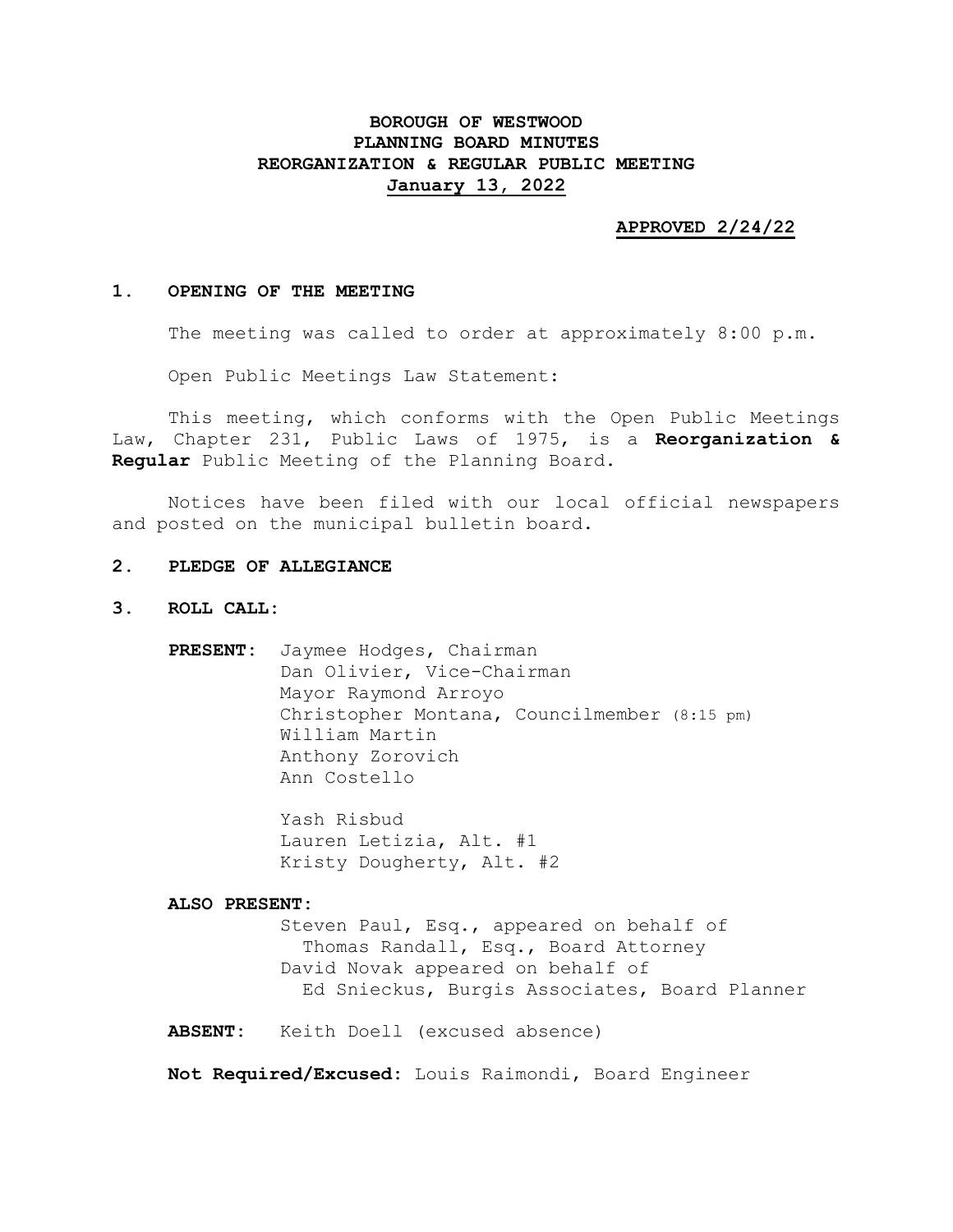### **REORGANIZATION MEETING**

#### **SWEARING IN OF MEMBERS:**

Board Members were sworn in by Thomas Randall, Esq.

- James Hodges(Class IV) 12/31/2025
- Keith Doell(Class IV) 12/31/2025
- William Martin(Class II) 12/31/2025
- Lauren Letizia(Alt.# 1) 12/31/2023

### **NOMINATIONS FOR CHAIRMAN OF THE PLANNING BOARD:**

Thomas Randall, Esq. requested a nomination for the position of Chairman of the Planning Board.

A motion to nominate Jaymee Hodges as Chairman of the Planning Board was made by William Martin and seconded by Yash Risbud. There were no further nominations.

Upon motion of William Martin, seconded by Yash Risbud, all in favor, none opposed, the Board closed the nominations for Chairman. On roll call vote, all members voted yes.

### **NOMINATIONS FOR VICE-CHAIRMAN OF THE PLANNING BOARD:**

Chairman Hodges, requested a nomination for the election of a Vice-Chairman of the Planning Board:

A motion to nominate Dan Olivier as Vice-Chairman of the Planning Board was made by William Martin and seconded by Yash Risbud. There were no further nominations.

Upon motion of William Martin, and seconded by Yash Risbud, all in favor, none opposed, the Board closed nominations for Vice-Chairman. On roll call vote all members voted yes.

## **NOMINATIONS FOR APPOINTMENT OF RECORDING SECRETARY FOR THE PLANNING BOARD:**

Chairman Hodges requested a nomination for the appointment of a Recording Secretary for the Planning Board:

A motion to nominate Mary R. Verducci as Recording Secretary for the Planning Board was made by William Martin, and seconded by Anthony Zorovich. There were no further nominations.

Upon motion of William Martin, seconded by Anthony Zorovich, all in favor, none opposed, the Board closed the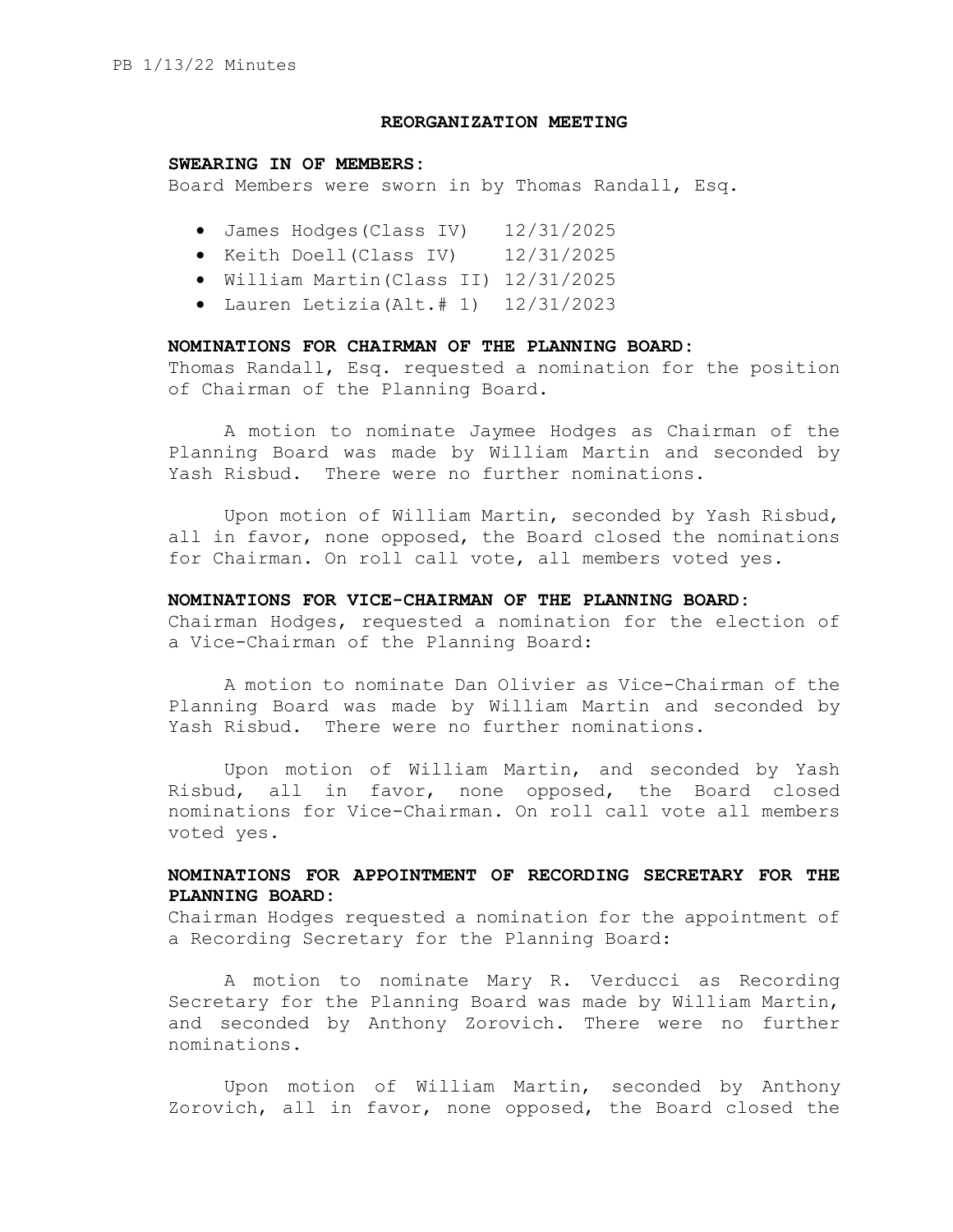nominations for Recording Secretary. On roll call vote, all members voted yes.

## **NOMINATIONS FOR APPOINTMENT OF ATTORNEY FOR THE PLANNING BOARD:**

Chairman Hodges requested a nomination for the appointment of a Board Attorney:

A motion to nominate Thomas W. Randall, Esq. as Attorney for the Planning Board was made by William Martin and seconded by Yash Risbud. There were no further nominations.

Upon motion of William Martin, seconded by Yash Risbud, all in favor, none opposed, the Board closed the nominations for Board Attorney. On roll call vote, all members voted yes.

# **NOMINATIONS FOR APPOINTMENT OF PROFESSIONAL ENGINEER FOR PLANNING BOARD:**

Chairman Hodges requested a nomination for the appointment of a Professional Engineer:

A motion to nominate Louis A. Raimondi as Professional Engineer for the Planning Board was made by William Martin and seconded by Anthony Zorovich. There were no further nominations.

Upon motion of William Martin, seconded by Anthony Zorovich, all in favor, none opposed, the Board closed the nominations for Professional Engineer. On roll call vote, all members voted yes.

## **NOMINATIONS FOR APPOINTMENT OF PROFESSIONAL PLANNER FOR THE PLANNING BOARD:**

Chairman Hodges requested a nomination for the appointment of a Professional Planner of the Planning Board:

A motion to nominate Ed Snieckus and Burgis Associates as Professional Planner for the Planning Board was made by William Martin and seconded Yash Risbud. There were no further nominations.

Upon motion of William Martin, seconded by Yash Risbud, all in favor, none opposed, the Board closed the nominations for Professional Planner. On roll call vote, all members voted yes.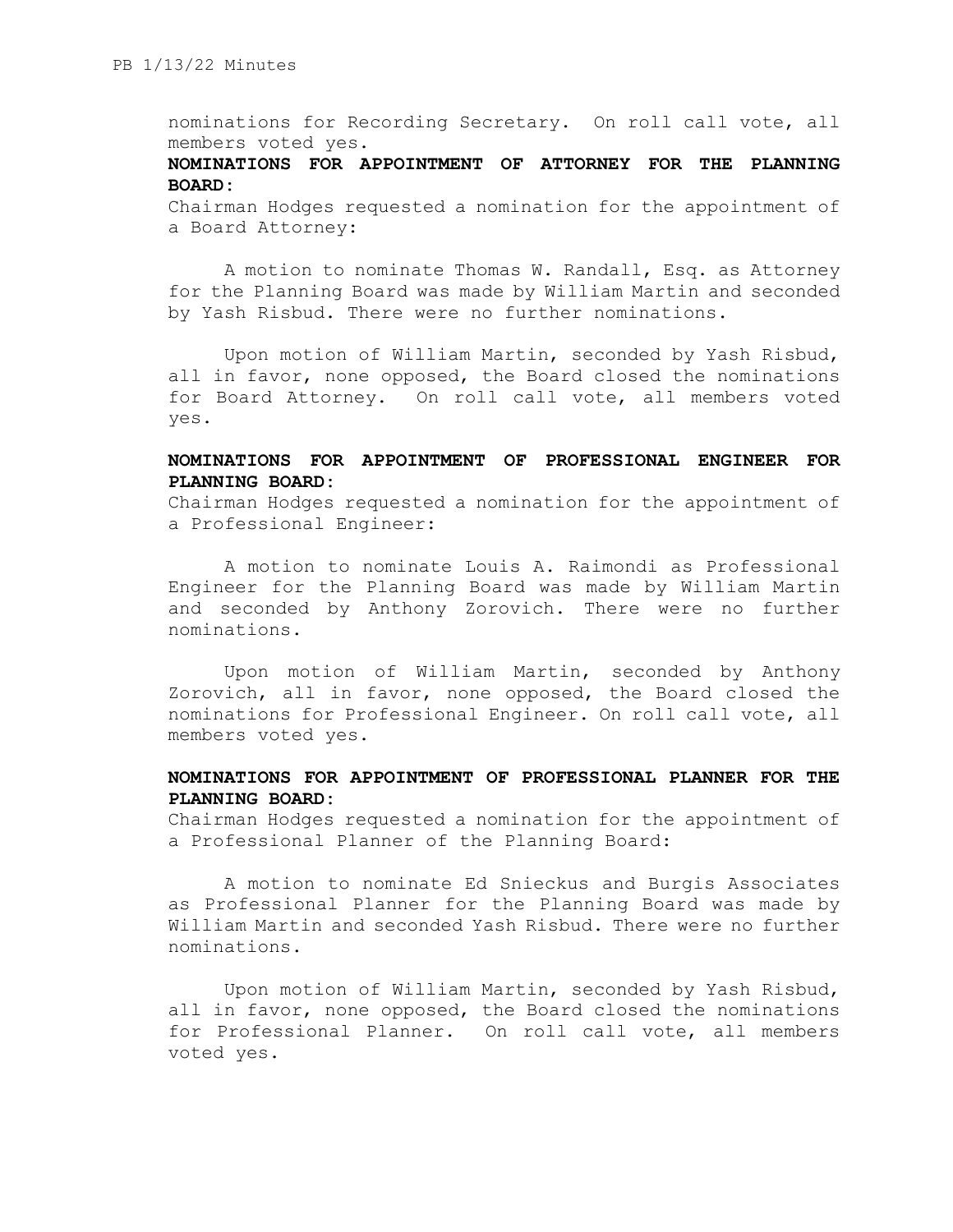**ADOPTION OF 2022 MEETING DATES**: A motion for approval of the meeting dates for 2022 was made by Yash Risbud, seconded by William Martin, and carried unanimously.

**ADOPTION OF PROCEDURAL RULES & BY-LAWS:** Carried to the next meeting;

### **REGULAR MEETING**

### **4. OPEN TO PUBLIC ON NON-AGENDA ITEMS:**

A motion to open to public was made by Dan Olivier, seconded by Yash Risbud, and carried. There were no questions or comments, and the matter was closed to the public on motion by Yash Risbud, seconded by William Martin and carried.

**5. MINUTES:** The Minutes of the **12/9/21** meeting were approved on motion made by Ann Costello, seconded by Yash Risbud, and carried unanimously on roll call vote.

**6. CORRESPONDENCE:** See Memo of Ed Snieckus, Burgis Associates, dated 1/10/22 RE: Outdoor dining below;

### **7. RESOLUTIONS:**

**1. 63 Woodland Enterprises - 63 Woodland Ave, Block 2110, Lot 3** - C Variances and Amended Site Plan – Board Attorney Stevens read the Resolution of Approval into the record. A motion for approval was made by Ann Costello and seconded by Dan Olivier. There were no further questions, comments or discussions. On roll call vote, Dan Olivier, William Martin, Anthony Zorovich, Ann Costello, Yash Risbud, Mayor Arroyo, Lauren Letizia, and Jaymee Hodges voted yes. Councilmember Montana and Kristy Dougherty were not eligible to vote.

- **8. PENDING NEW BUSINESS:** None
- **9. VARIANCES, SUBDIVISIONS AND/OR SITE PLANS**: SWEARING IN OF BOARD PROFESSIONALS FOR PUBLIC HEARINGS

**1. 96 Sand LLC, 96 Sand Road - Major Subdivision with Bulk Variances - Memo of Ed Snieckus dated 10/21/21 RE: 96 Sand Road, LLC, 96 Sand Road, Block 1801, Lot 4 - Preliminary and Final Major Subdivision Application** – Withdrawn/removed from the agenda;

#### **10. DISCUSSION:**

**1. Review of Chapter 195-167 - 195-171 - Outdoor Dining:**

**Memo from Edward Snieckus, Jr. PP, LLA, ASLA, Burgis Associates, RE: Post Pandemic Outdoor Café Regulation Review,**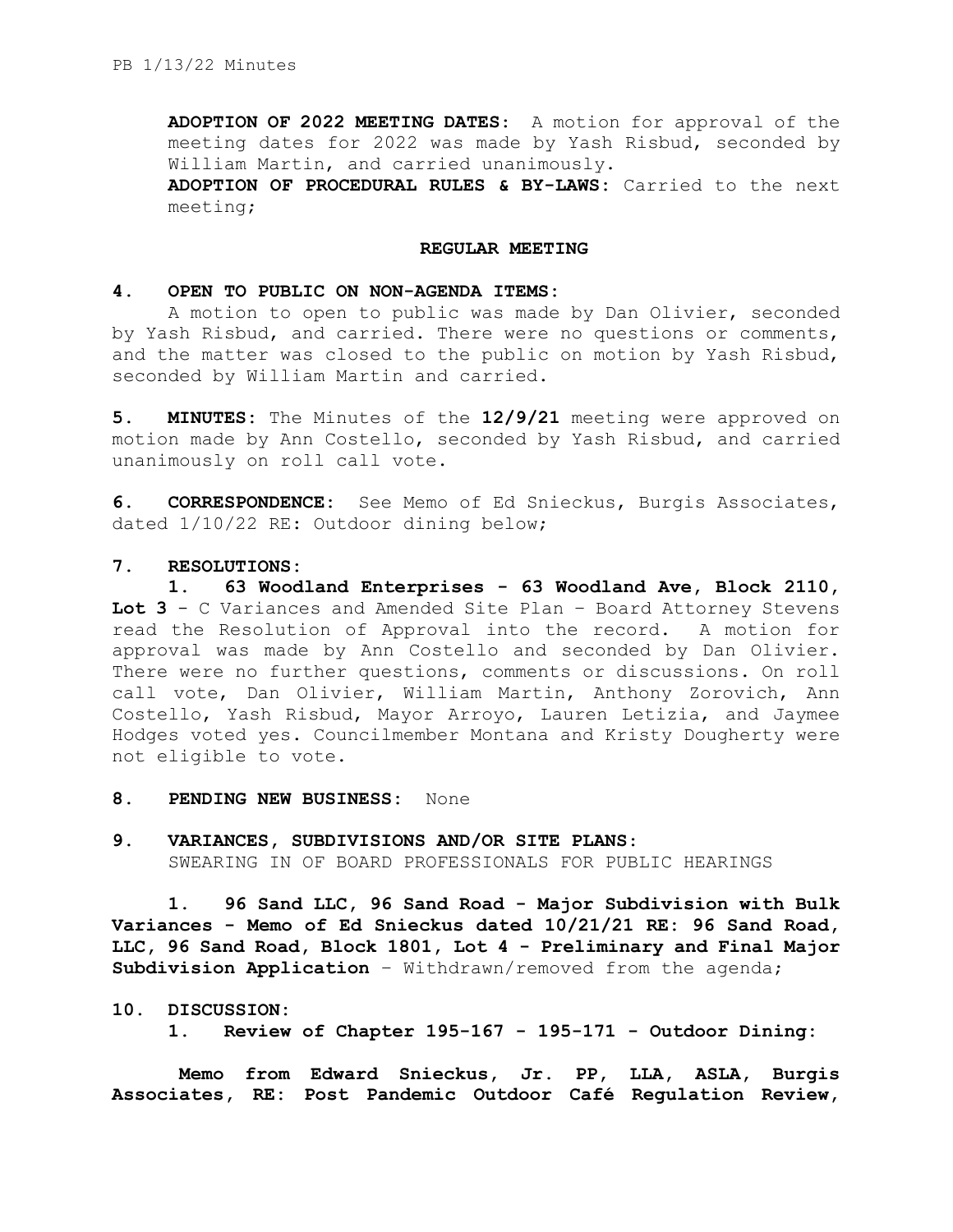**Revised January 10, 2022 -** Mr. Snieckus reviewed his Memo, stating the following is an updated summary of the Planning Board's discussions and recommendations regarding outdoor dining regulations contained in Article XXI, and other considerations based upon review of the post pandemic online survey. The following amendments were offered:

**Time of Year Limitation: Language changed:** beginning "from April 1" was changed to beginning "from March 1";

**Movable Barriers to define dining space** – **language added:** "All movable barriers shall be at minimally 2'6" high and no greater than 3'6" high. Sectional fencing or railings may be made of metal (aluminum, steel, iron, or similar) or of wood construction. Planters may be used in conjunction with any sectional fencing or railings."

### **Movable Barriers - Board comments/questions:**

Ms. Letizia commented there cannot be a trip hazard. Mr. Martin commented 30" is fine, but 3'6" too high. He would like to see at 30" tops. Ms. Letizia suggested language "at the discretion of the Zoning Officer" could be added.

Councilmember Montana expressed concern about the anchors that stabilize the barriers, specifically anchors that extend outward, creating a tripping hazard and asked how the measurements would be taken--from the bottom of the barrier or the sidewalk. Mr. Novak commented he would think from the sidewalk. Ms. Dougherty commented it would be a tripping hazard and certain requirements are to be met. It should not encroach onto the 4' sidewalk clearance. Mayor Arroyo commented about the need for the barriers. Ms. Costello noted there should be guidelines. Mr. Novak stated the barriers are a current requirement, and the thought process is to provide some guidelines for them. A lengthy discussion on the barriers ensued, considering different venues, streets and requiring them or not requiring them for all outdoor dining establishments. Mr. Martin suggested consulting with Mr. Marini as to the requirements. Mr. Olivier commented the base should be ADA compliant.

**Retractable Awnings – language added:** "and hard wired to the building's electrical system. All retractable awnings shall be subject to the approval of the Borough Building Official. No support posts shall be added to support a retractable awning."

**Retractable Awnings - Board comments/questions:**